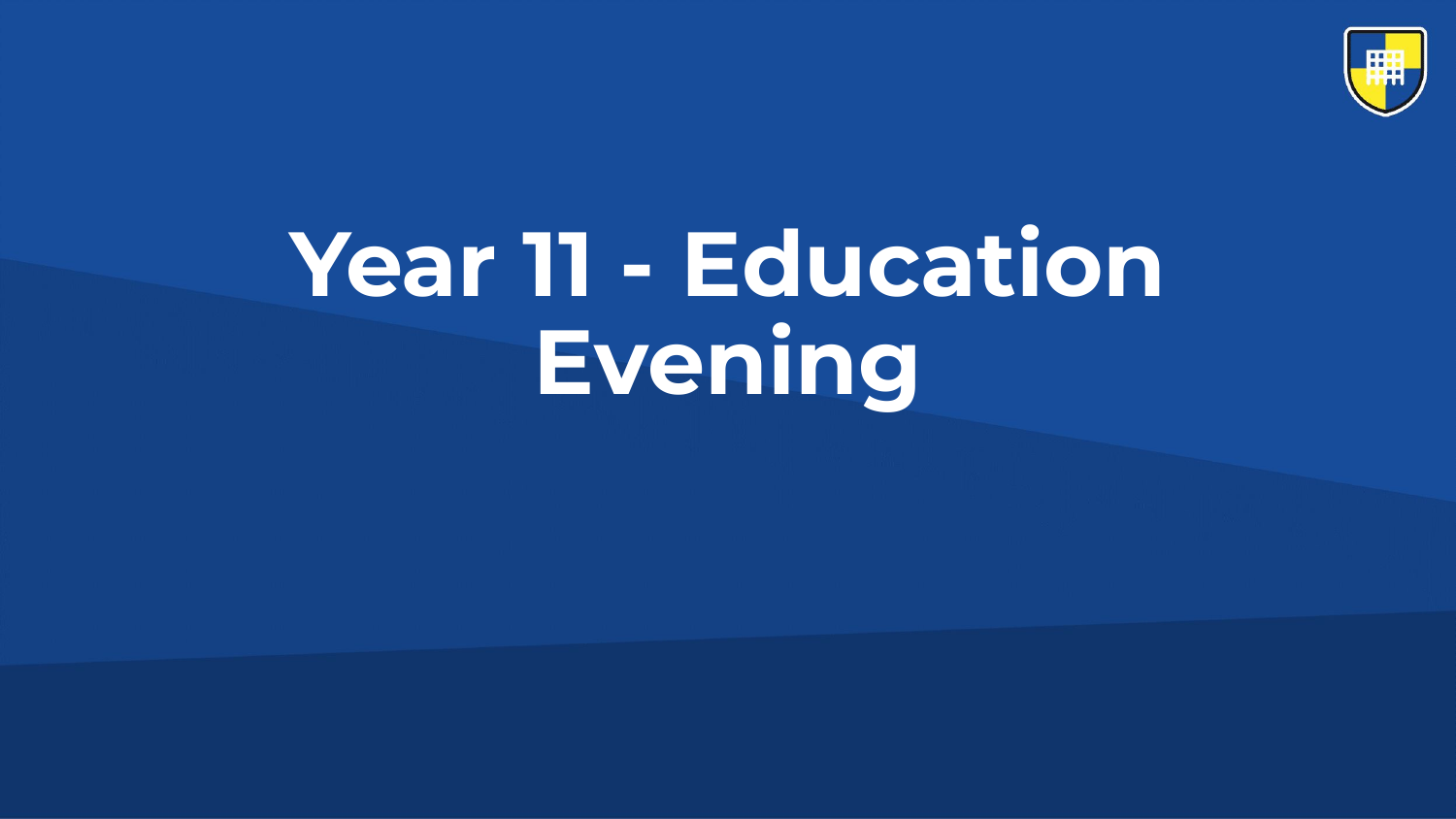

#### **HGSA: Year 11 Education Evening**

**Aims:**

- **• To learn subject specific techniques which allow parents to support students at home**
- **• To gain a better understanding of what will be in the mock and GCSE exams**
- **• To have a triangulated approach (school student parent)**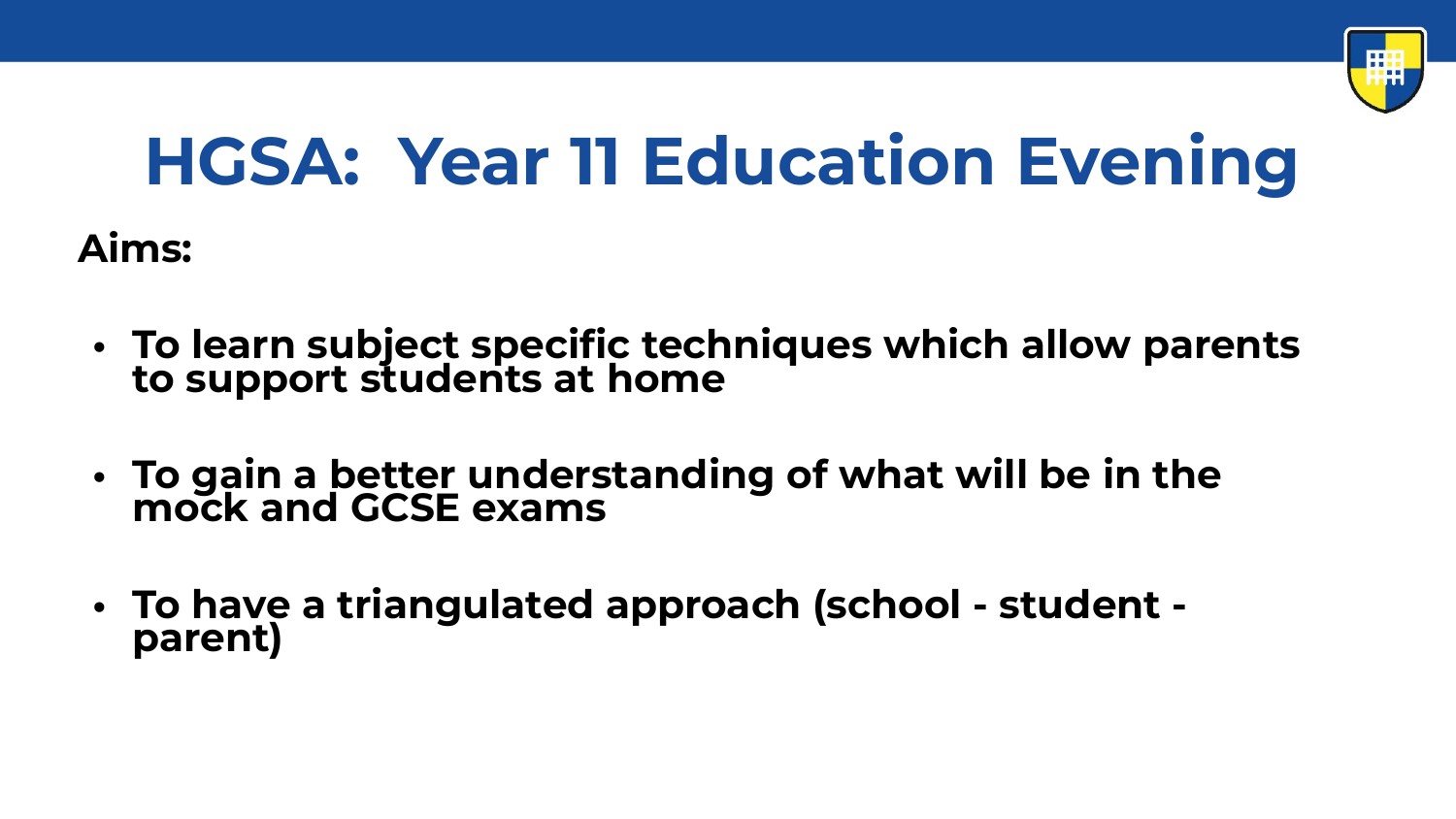

# **Year 11 - Revision & Study Skills**

Mr Stanley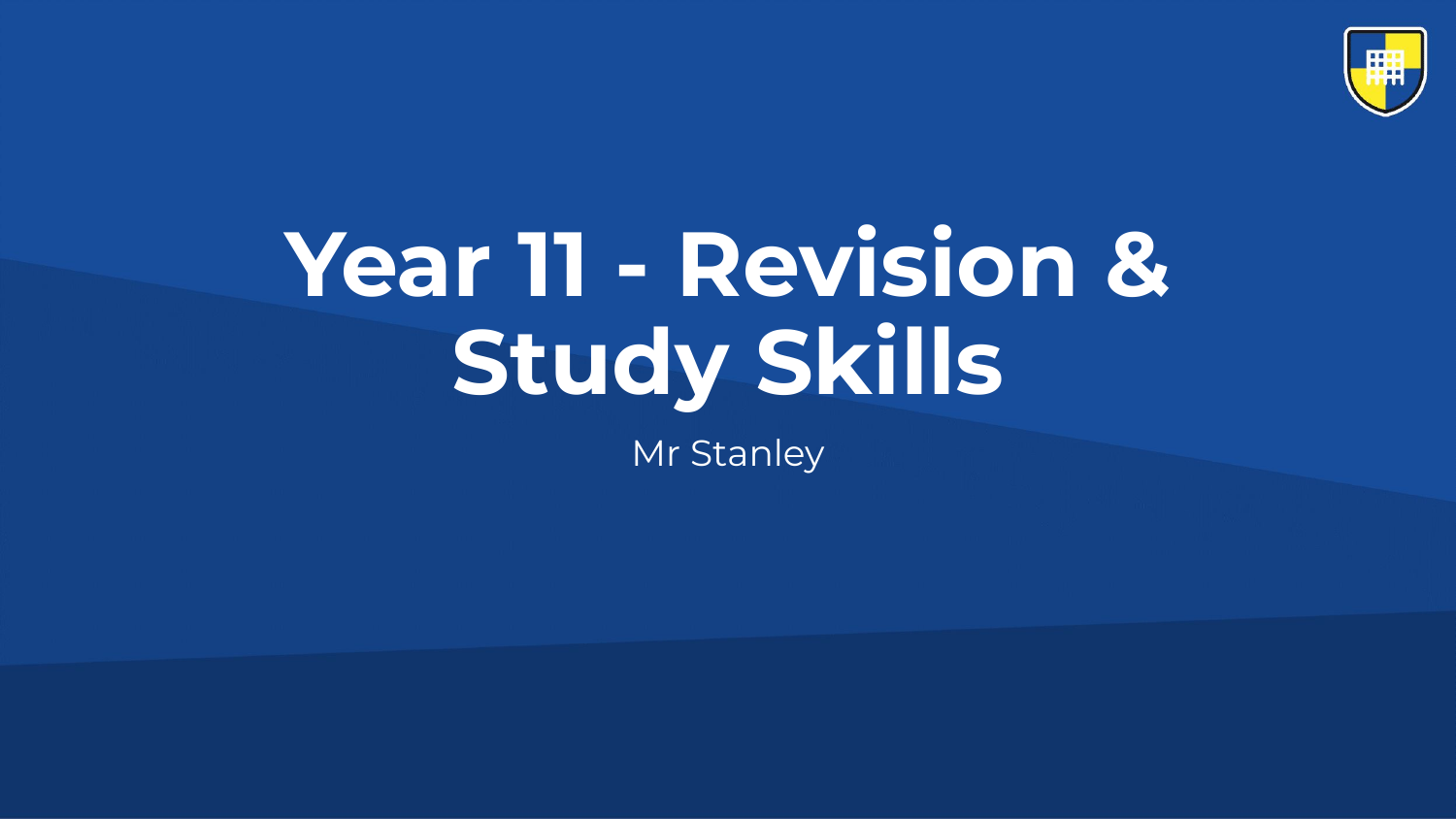

#### 91 days 13 weeks 2184 hours 130,620 minutes **Until… the first summer exam this year! You've done about 230 so far**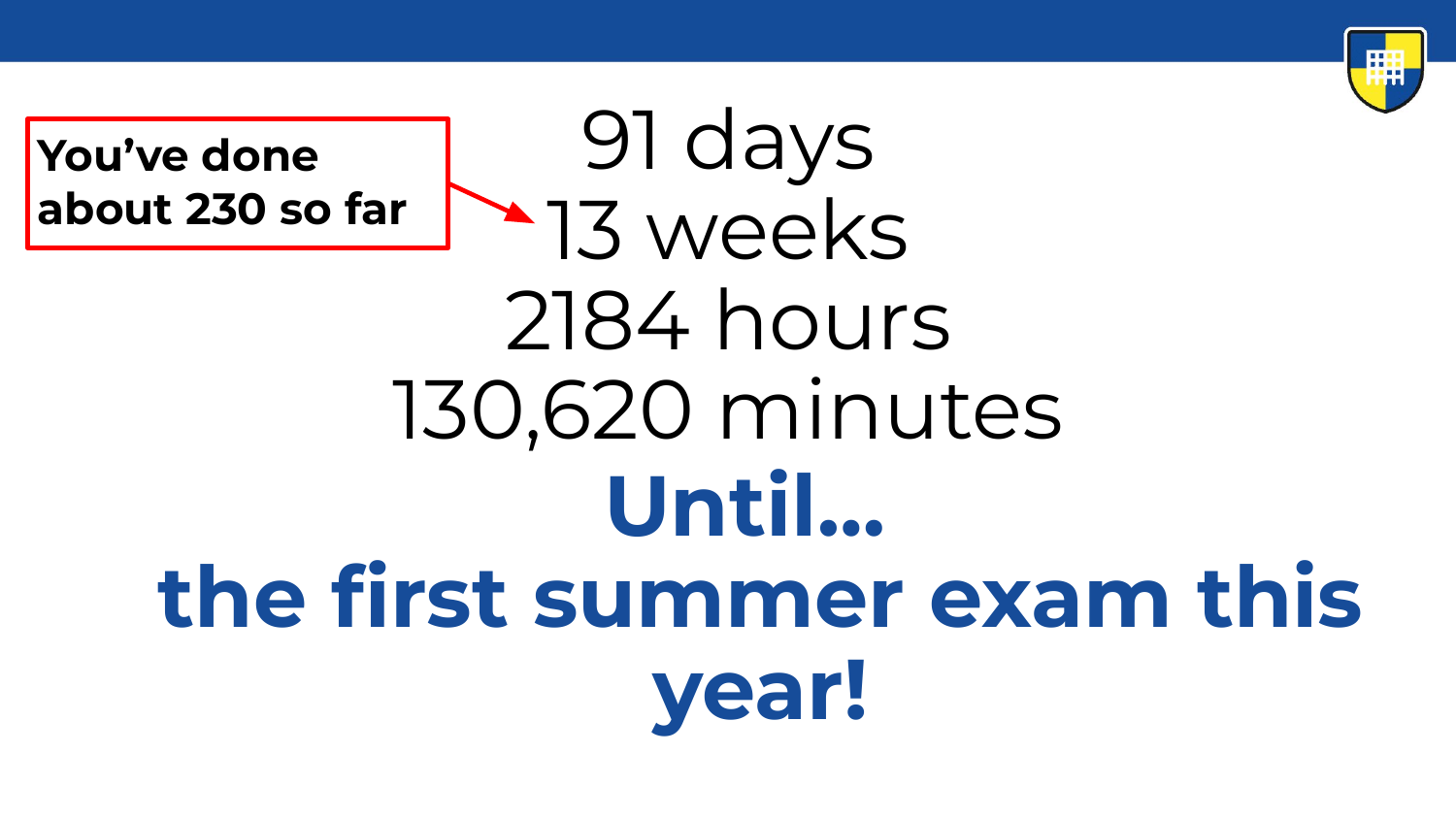

## **The 7 Step Learning Process**

**RETRIEVAL**

LONG TERM **Deep thought from memory about a certain topic** 

 **LEARNING GOALS** 

 **BREAK DOWN AND BUILD** 

Make sure you know what you are learning

Break a topic down into small parts and then put them all together

**TRANSFER** Apply your new knowledge to different situations

**SHORT TERM**

**ASSESS UNDERSTANDING**

**CONSOLIDATE** Remember it!

**RETRIEVAL CHECK YOU UNDERGANDING** 

**Revision**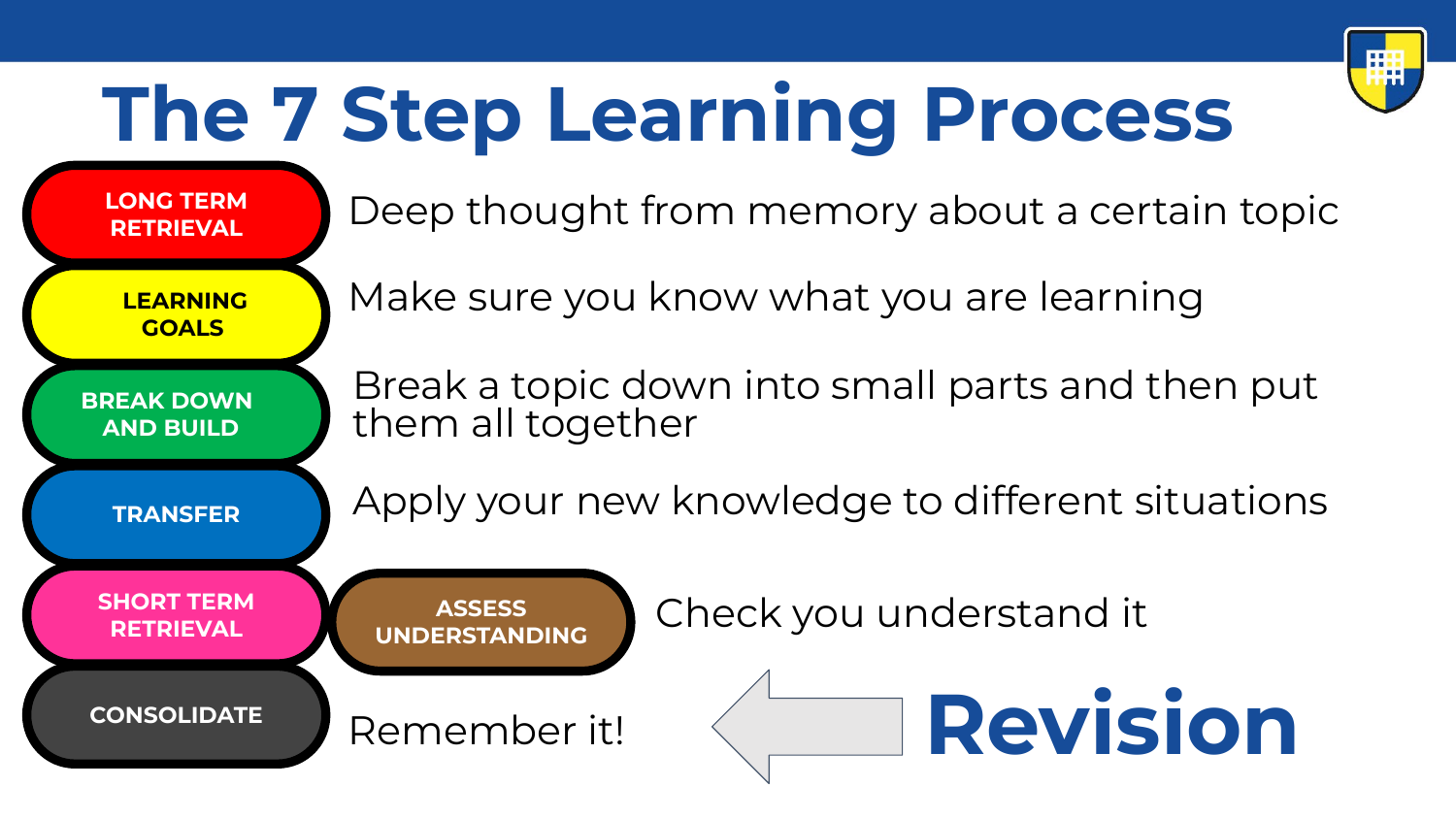

### **In 2019 - The last set of exams**

• **720,000 entries for maths** • 50.1% achieved a grade 5 or above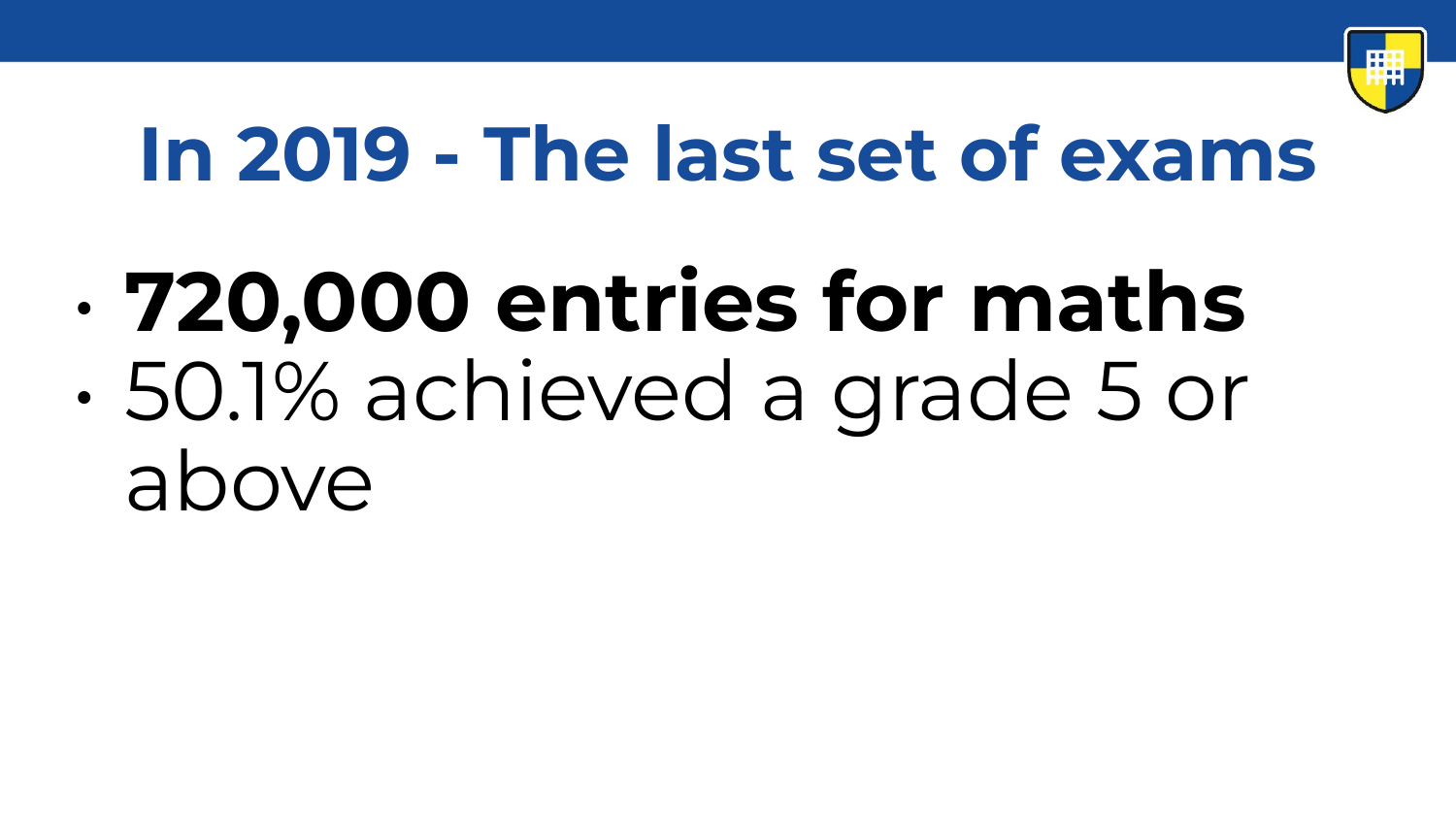| <b>Candidate Rank</b> | Score out of 100 | <b>Grade Awarded</b> |  |
|-----------------------|------------------|----------------------|--|
| 1                     | 100              | 9                    |  |
| 2                     | 99               | 9                    |  |
| 3                     | 99               | 9                    |  |
|                       |                  |                      |  |
| 359996                | 42               | 5                    |  |
| 359997                | 42               | 5                    |  |
| 359998                | 42               | 5                    |  |
| 359999                | 42               | 5                    |  |
| 360000                | 42               | 5                    |  |
| 360001                | 42               | 5                    |  |
| 360002                | 42               | 5                    |  |
|                       |                  |                      |  |
| 360003                | 41               | 4                    |  |
| 360004                | 41               | 4                    |  |
| 360005                | 41               | 4                    |  |
| 360006                | 41               | 4                    |  |
| 360007                | 41               | 4                    |  |
| 360008                | 41               | 4                    |  |
| 360009                | 41               | 4                    |  |
| 360010                | 41               | 4                    |  |
| 360011                | 41               | 4                    |  |
| 000010                | $\overline{A}$   | $\overline{A}$       |  |





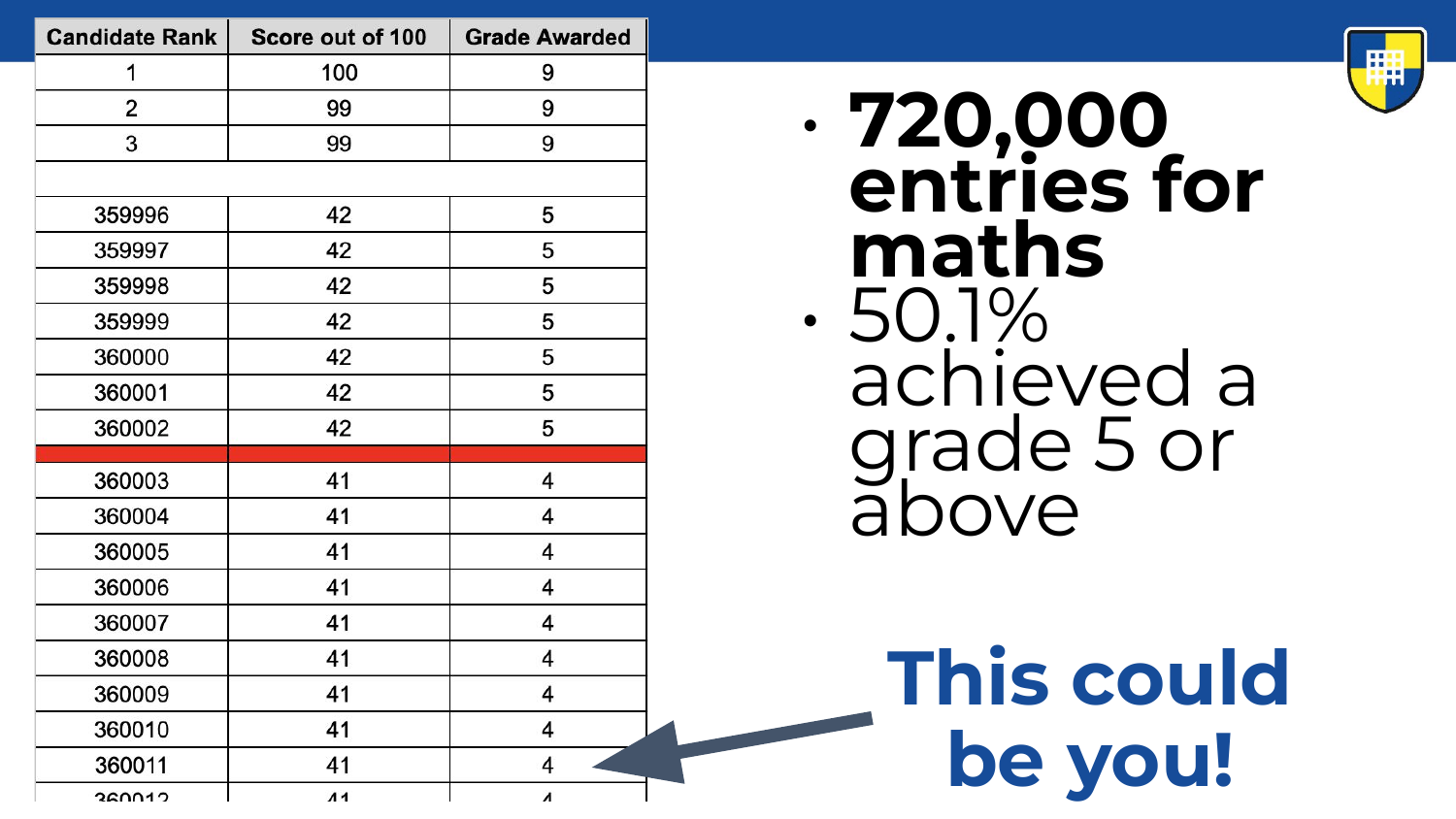

#### **Marginal Gains - The little things that can help**

- **A Healthy Diet** Eating more fruit & Veg (5 a day), Eat less sugar (no more than 25g per day); Drink more water (6-8 glasses per day).
- **Exercise** 1 hour of moderate intensity exercise per day (7 per week)
- **Sleep** 8 hours per night

**Study habits - 1 to 2 hours per day of purposeful revision**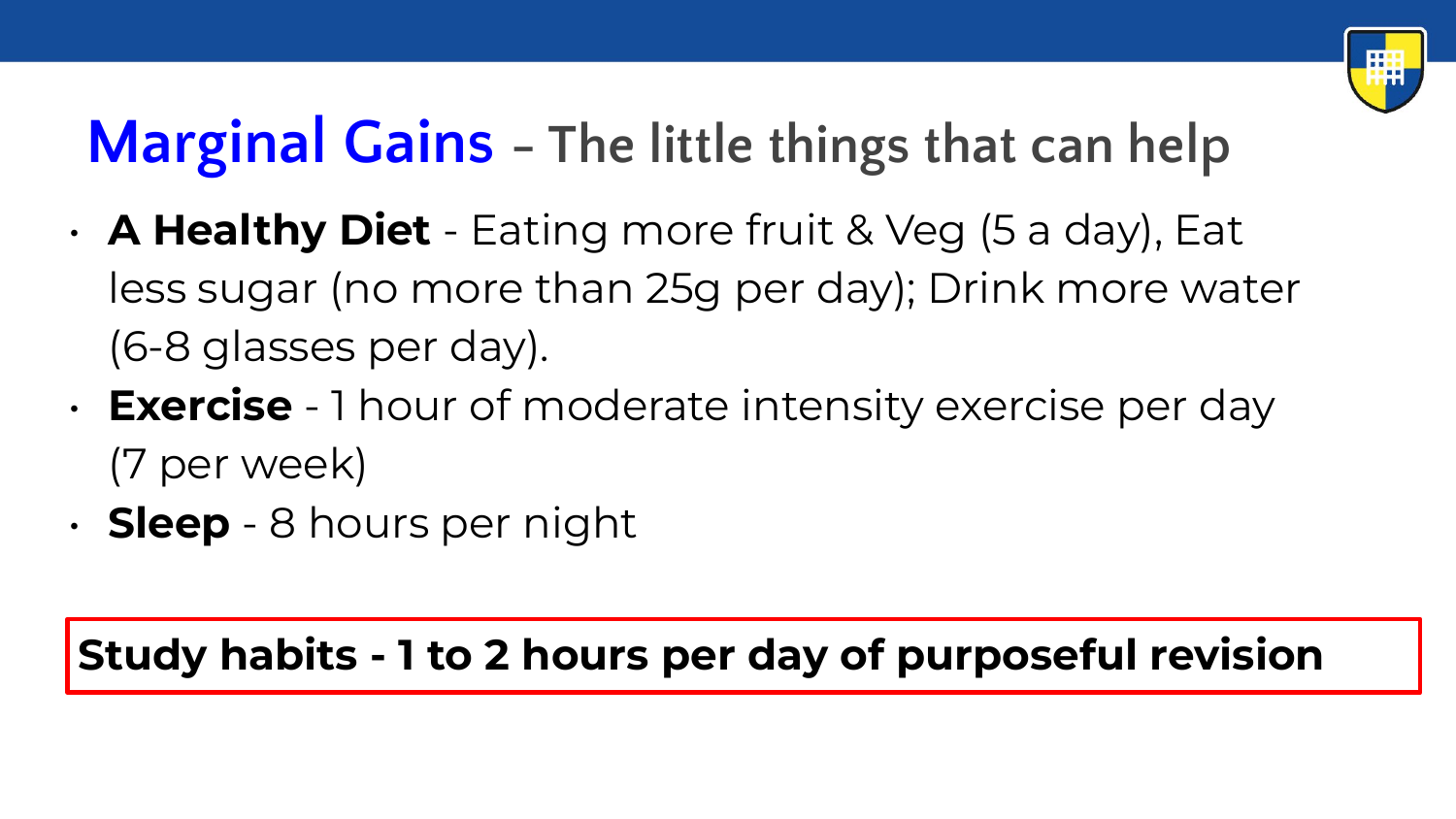

# **How to revise in 3 steps… Step 1 - RAG it!**

- Get a list of everything you need to know for each exam
- Highlight which topics you are: **Red** - You don't remember much about that topic
- **Amber** You remember some of it **Green** - You remember all of it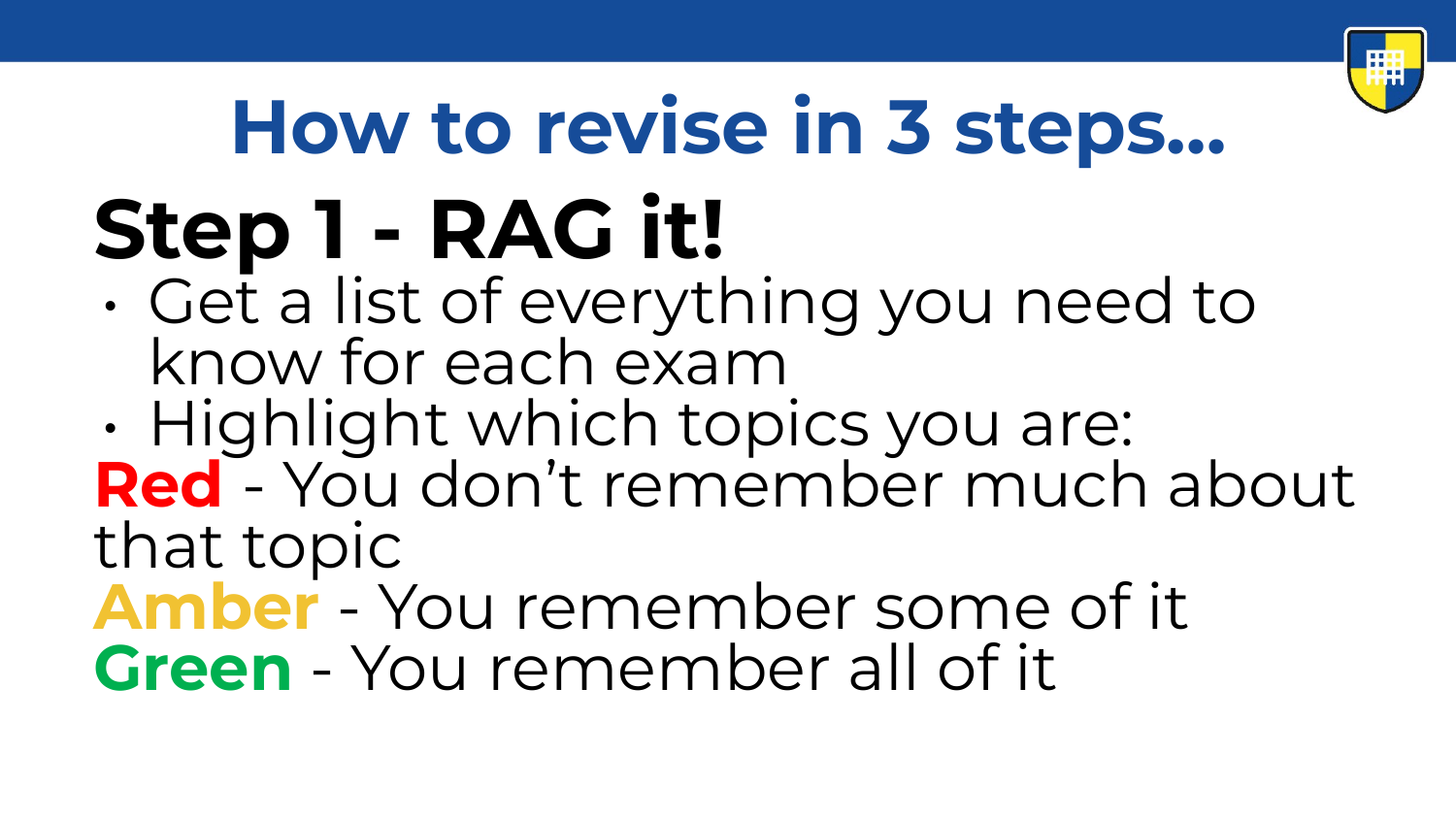

# **1. RAG it! Example**

#### **AQA GCSE Mathematics**

#### **Higher Content (paper 1 non-calculator)**

Topics that appear on both March mock and the pre-release material

|               |                                             | Date:             | 14 <sup>th</sup>  | 14 <sup>th</sup> | 14th |
|---------------|---------------------------------------------|-------------------|-------------------|------------------|------|
|               |                                             |                   | Feb               | Mar              | Apr  |
|               | <b>Topic</b>                                | Hegarty clip/quiz | <b>RAG Rating</b> |                  |      |
| <b>Number</b> | Product of prime factors                    | $28 - 30$         | G                 |                  |      |
|               | Laws of indices                             | $105 - 107$       | Α                 |                  |      |
|               | Negative indices<br>٠                       | $103 - 104$       | R                 |                  |      |
|               | Surds                                       | 111, 113 - 115    |                   |                  |      |
|               | <b>Exact calculations</b>                   | 541 - 543         |                   |                  |      |
|               | Standard form                               | 121 - 127         |                   |                  |      |
|               | Fractions and decimals                      | 73 - 74, 52 - 54  |                   |                  |      |
|               | Estimation<br>$\blacksquare$                | 131               |                   |                  |      |
| Algebra       | Algebraic fractions                         | 170, 172          |                   |                  |      |
|               | <b>Expanding brackets</b><br>$\blacksquare$ | $160 - 165$       |                   |                  |      |
|               | Changing the subject of a formula<br>۰.     | 280 - 286         |                   |                  |      |
|               |                                             | 288 - 289, 293 -  |                   |                  |      |
|               | <b>Functions</b>                            | 296               |                   |                  |      |
|               |                                             |                   |                   |                  |      |



Julien Wright 11JWT

Learn AsnireAchiev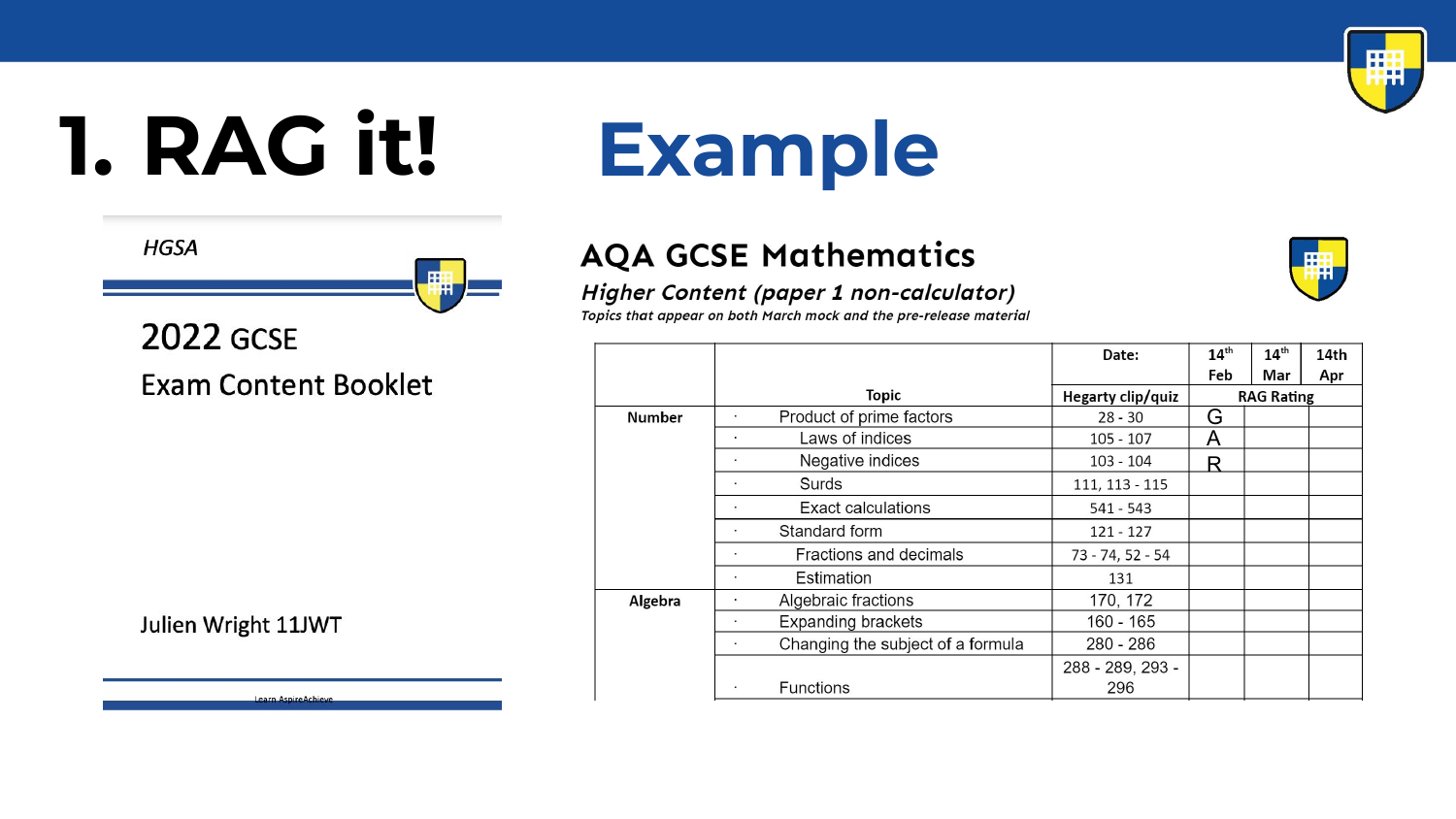

#### **Step 2- Revise it!**  • Start with your **Amber** topics, then move on to **Red How to revise in 3 steps…**

**Do** - Use cue cards, Frayer models, apps, websites

**Do not** - Copy notes out or "read" your notes without a clear goal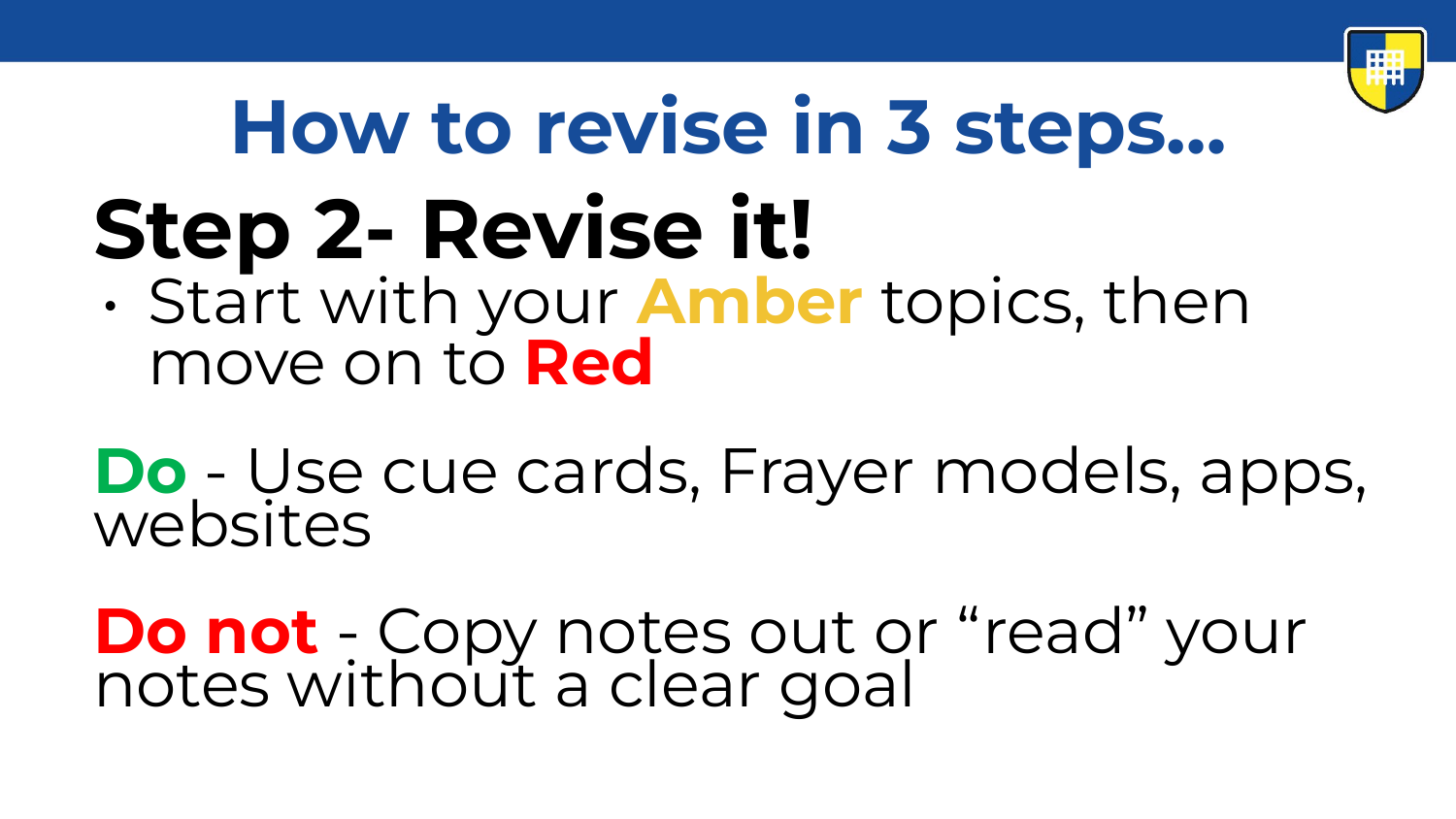

## **2. Revise it! Example**



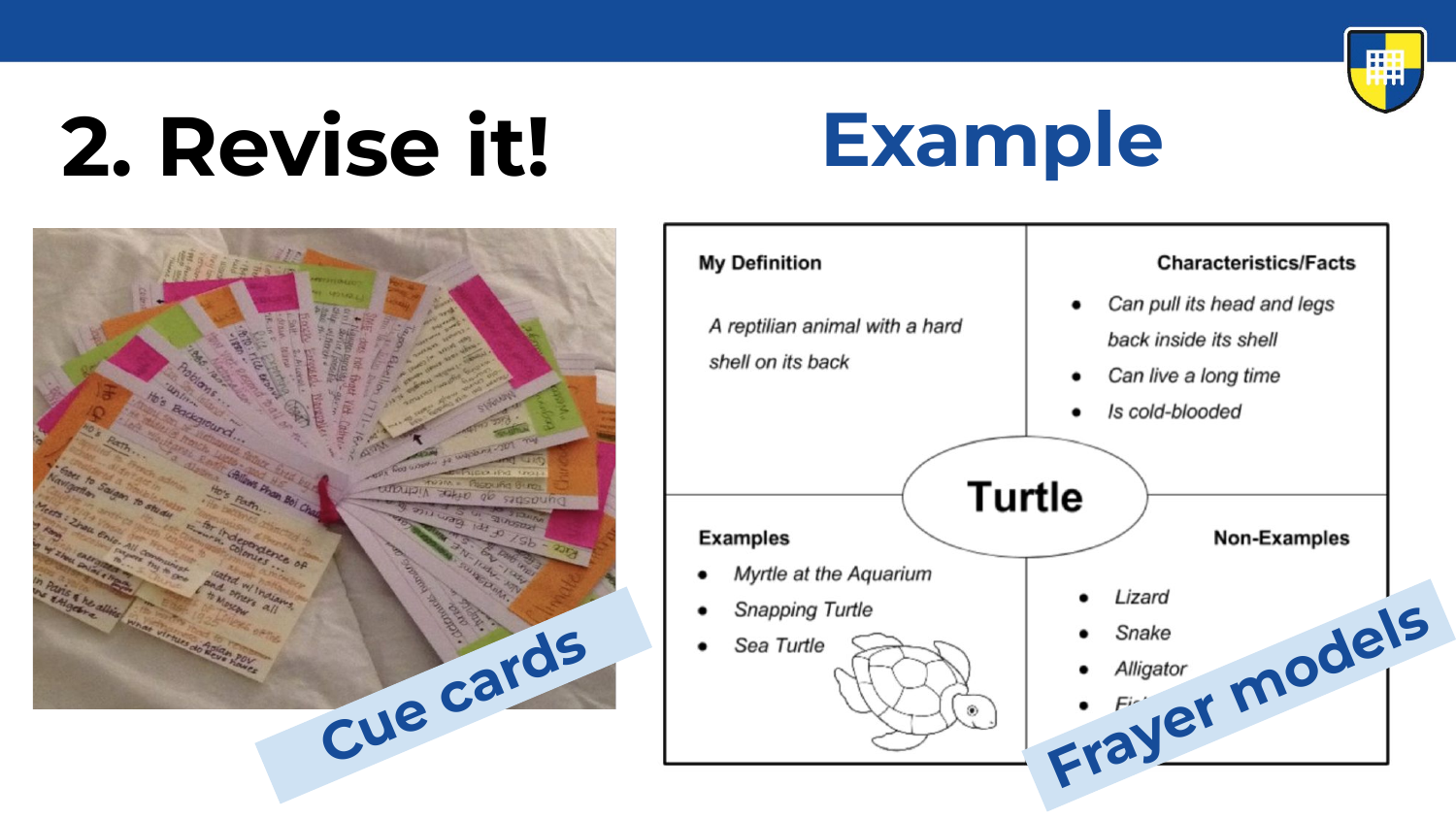

## **How to revise in 3 steps…**

# **Step 3 - Remember it!**

• You must complete the process by **TESTING** yourself or getting someone to **TEST YOU**

**Do** - Use past papers, get parents or friends to test you using your RAG sheets **Do not** - Cheat, watch TV or use your phone whilst revising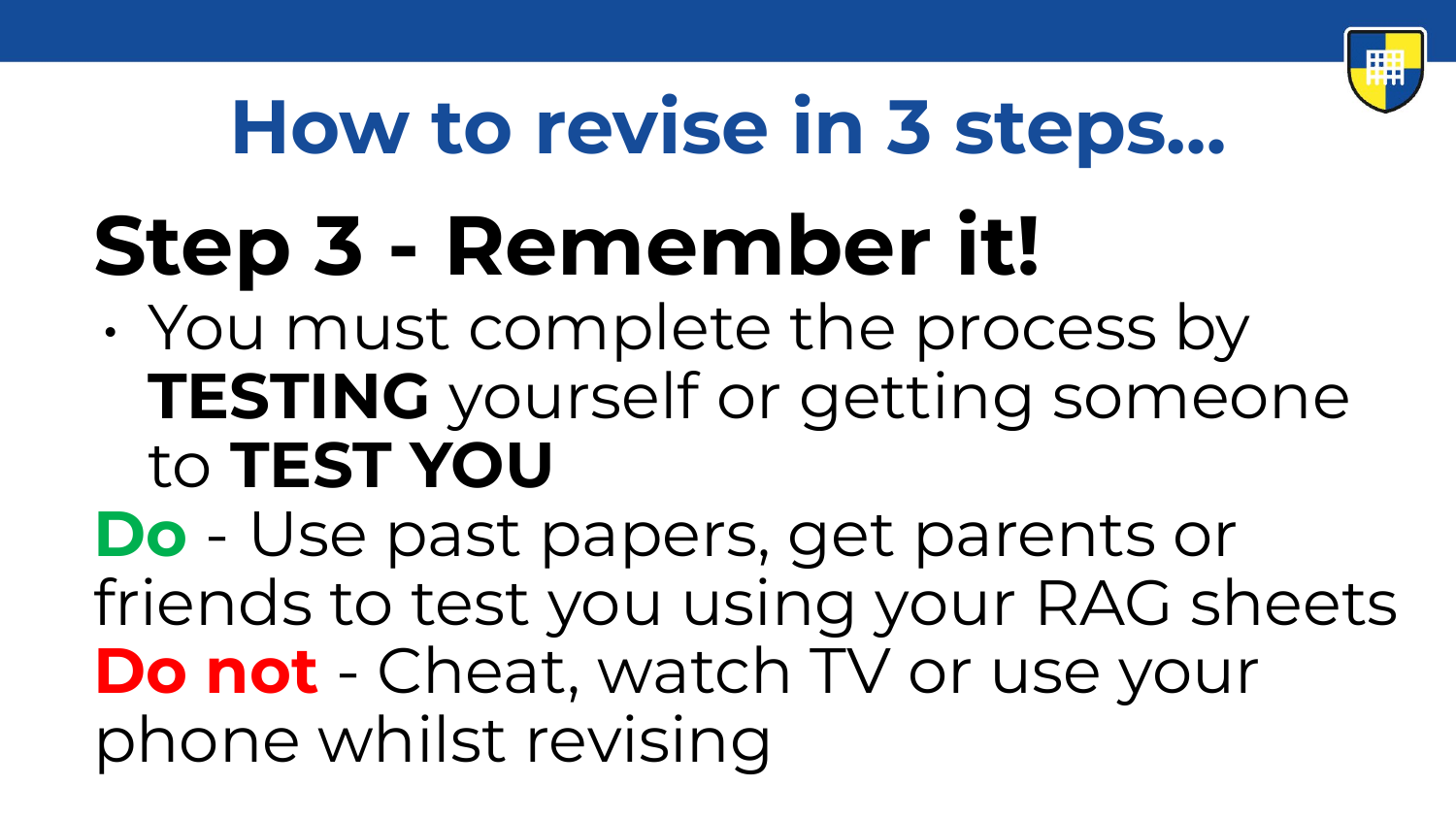

# **Step 3 - Remember it! How to revise in 3 steps…**

#### **Do not** move on until you have achieved your goal!!!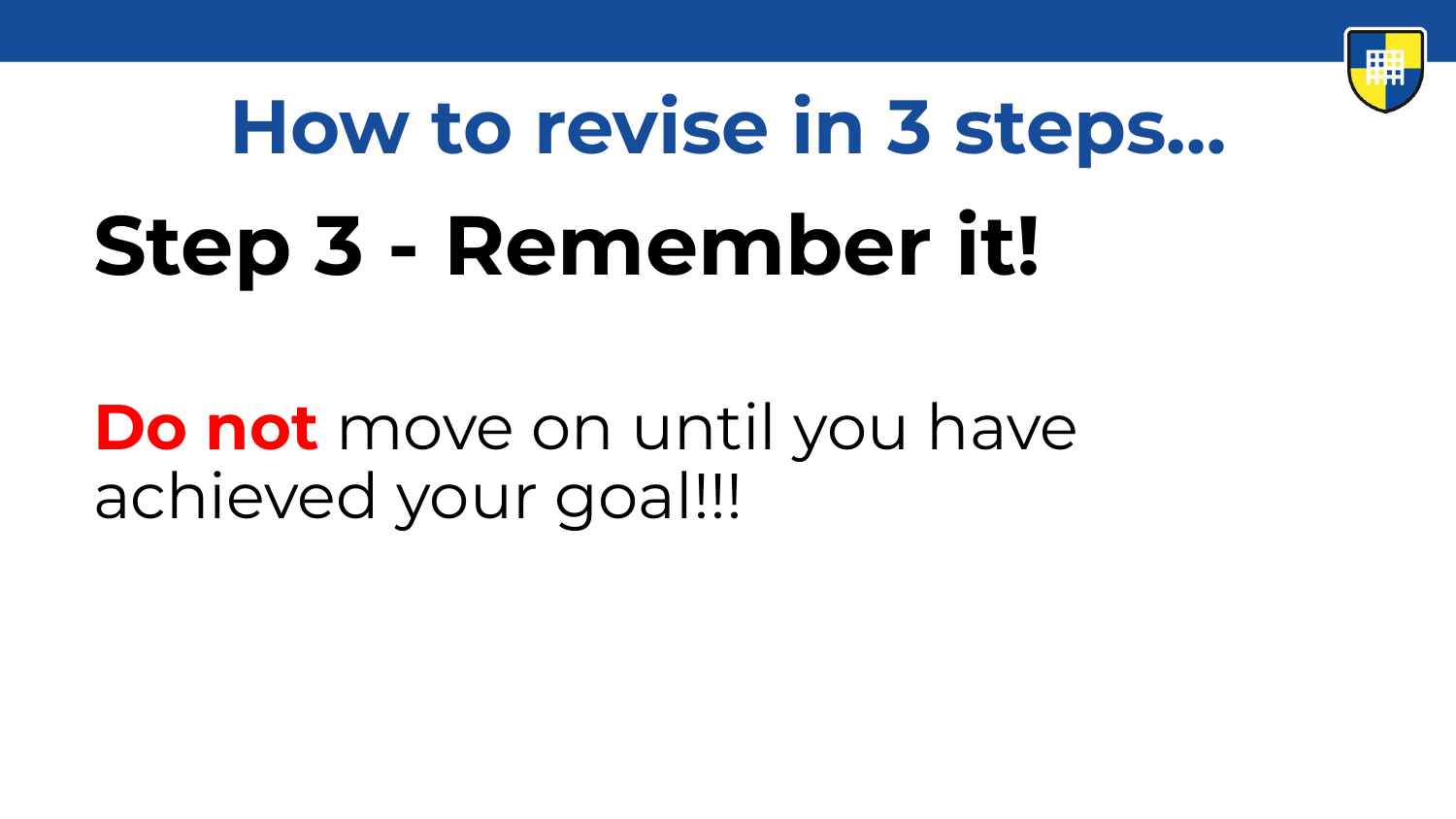

# **3. Remember it! Example**

#### **AQA GCSE Mathematics**

#### Higher Content (paper 1 non-calculator)



Topics that appear on both March mock and the pre-release material

|         |                                                | Date:                   | 14 <sup>th</sup><br>Feb | 14 <sup>th</sup><br>Mar | 14th<br>Apr |
|---------|------------------------------------------------|-------------------------|-------------------------|-------------------------|-------------|
|         | <b>Topic</b>                                   | Hegarty clip/quiz       | <b>RAG Rating</b>       |                         |             |
| Number  | Product of prime factors                       | $28 - 30$               | G                       |                         |             |
|         | Laws of indices<br>$\mathcal{M}_{\mathcal{A}}$ | $105 - 107$             | Α                       |                         |             |
|         | Negative indices                               | $103 - 104$             | R                       |                         |             |
|         | Surds                                          | 111, 113 - 115          |                         |                         |             |
|         | <b>Exact calculations</b>                      | 541 - 543               |                         |                         |             |
|         | Standard form                                  | $121 - 127$             |                         |                         |             |
|         | Fractions and decimals                         | $73 - 74, 52 - 54$      |                         |                         |             |
|         | Estimation                                     | 131                     |                         |                         |             |
| Algebra | Algebraic fractions                            | 170, 172                |                         |                         |             |
|         | <b>Expanding brackets</b>                      | $160 - 165$             |                         |                         |             |
|         | Changing the subject of a formula              | 280 - 286               |                         |                         |             |
|         | Functions                                      | 288 - 289, 293 -<br>296 |                         |                         |             |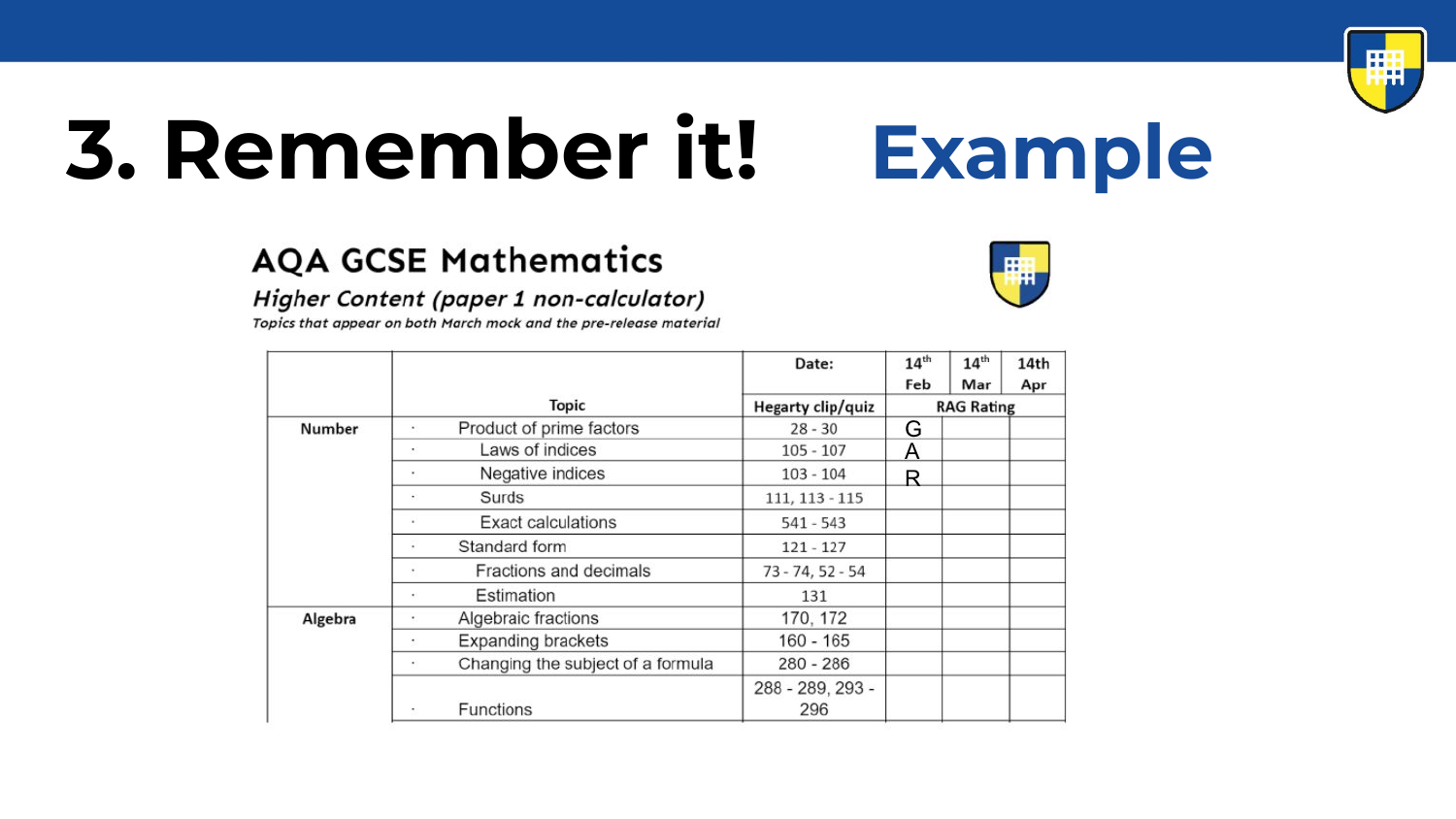

## **3. Remember it! Example 2**

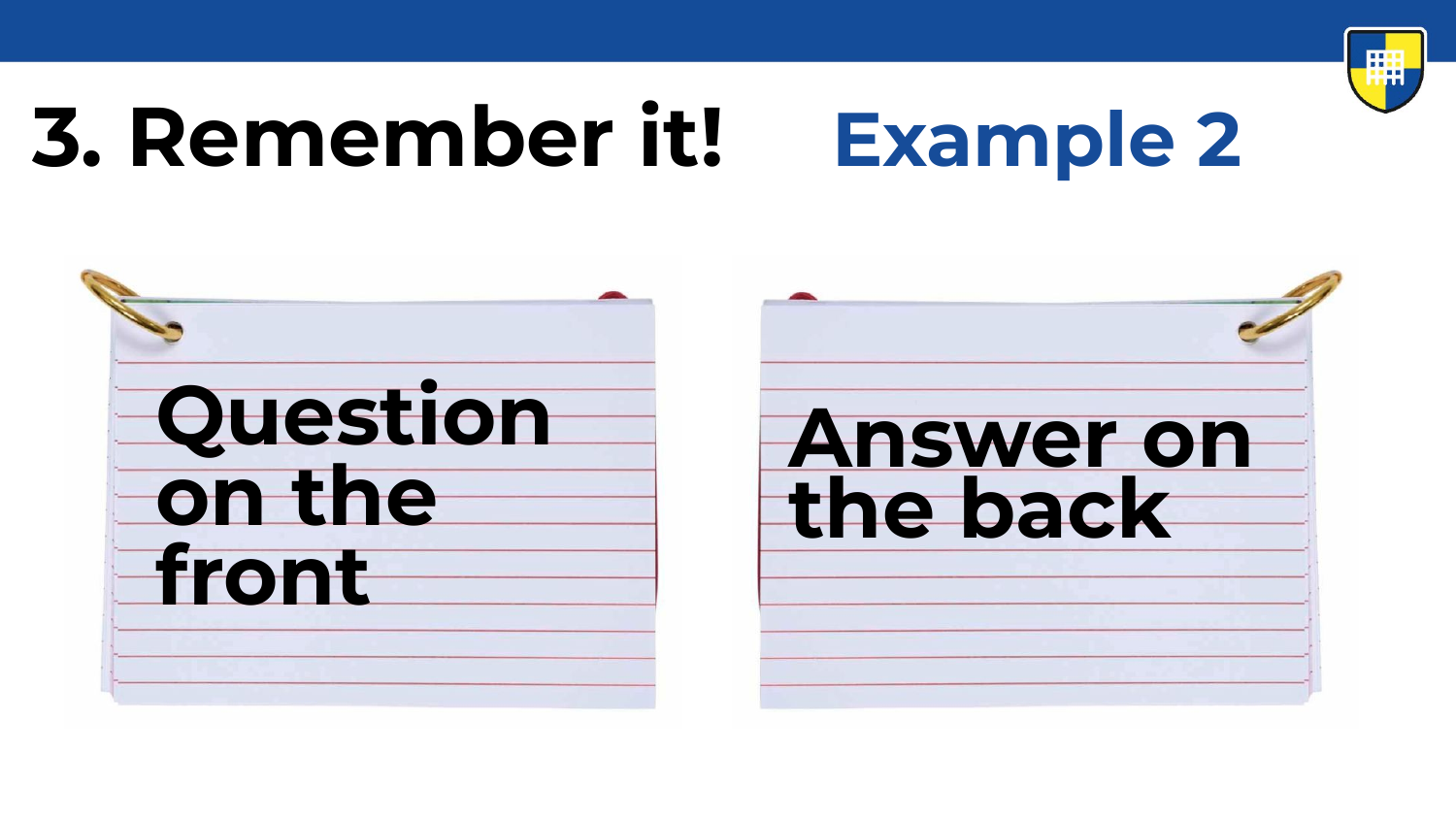

# **What you can do...**

- 1. Set time for revision each evening after school
- 2. Make sure your TV is off and your phone is away
- 3. Plan exercise and social time
- 4. Make sure you get plenty of sleep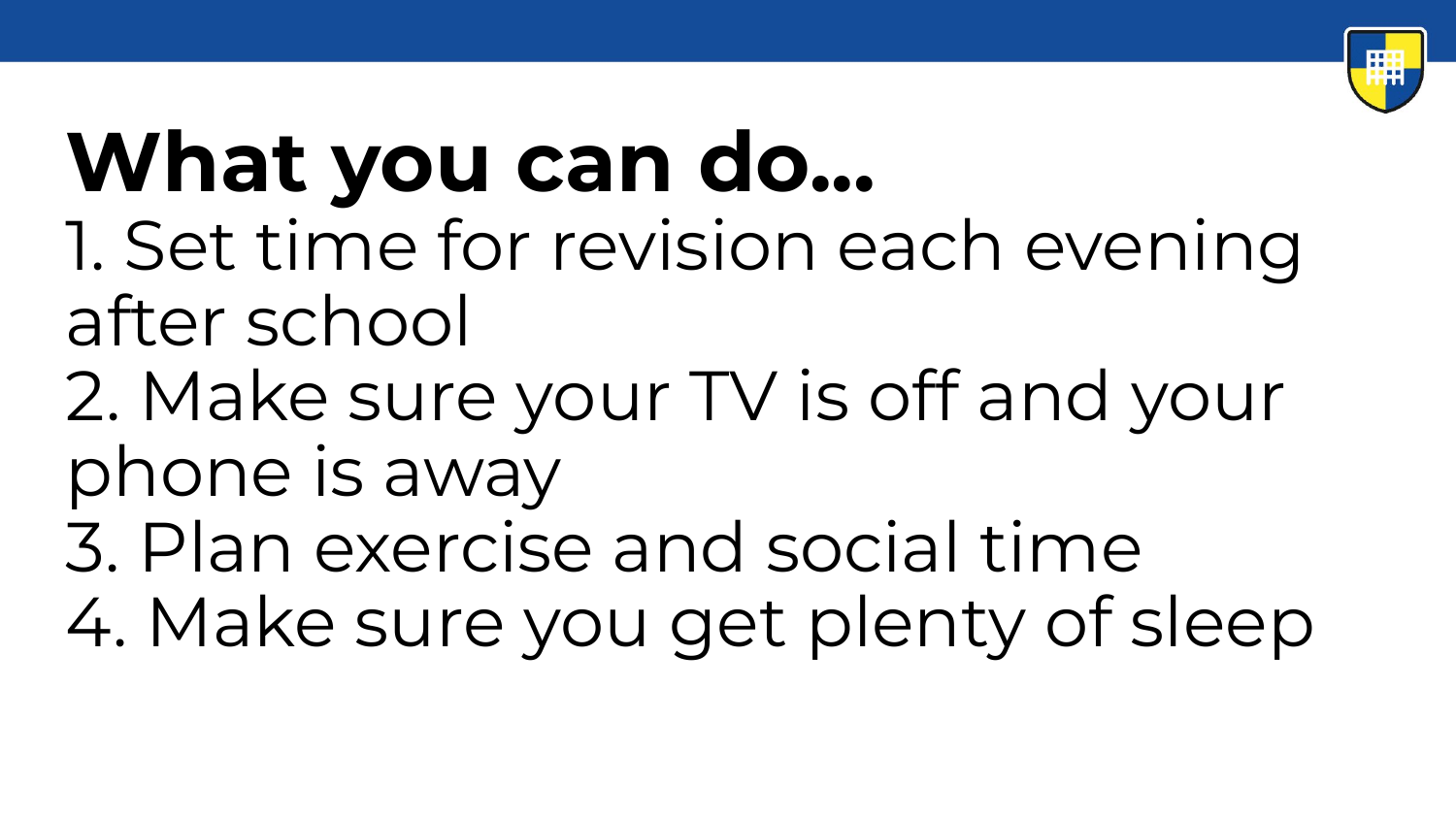

### **What your friends can do...**  1. Encourage revision 2. Revise in pairs 3. Don't persuade you to "go out" during your planned revision time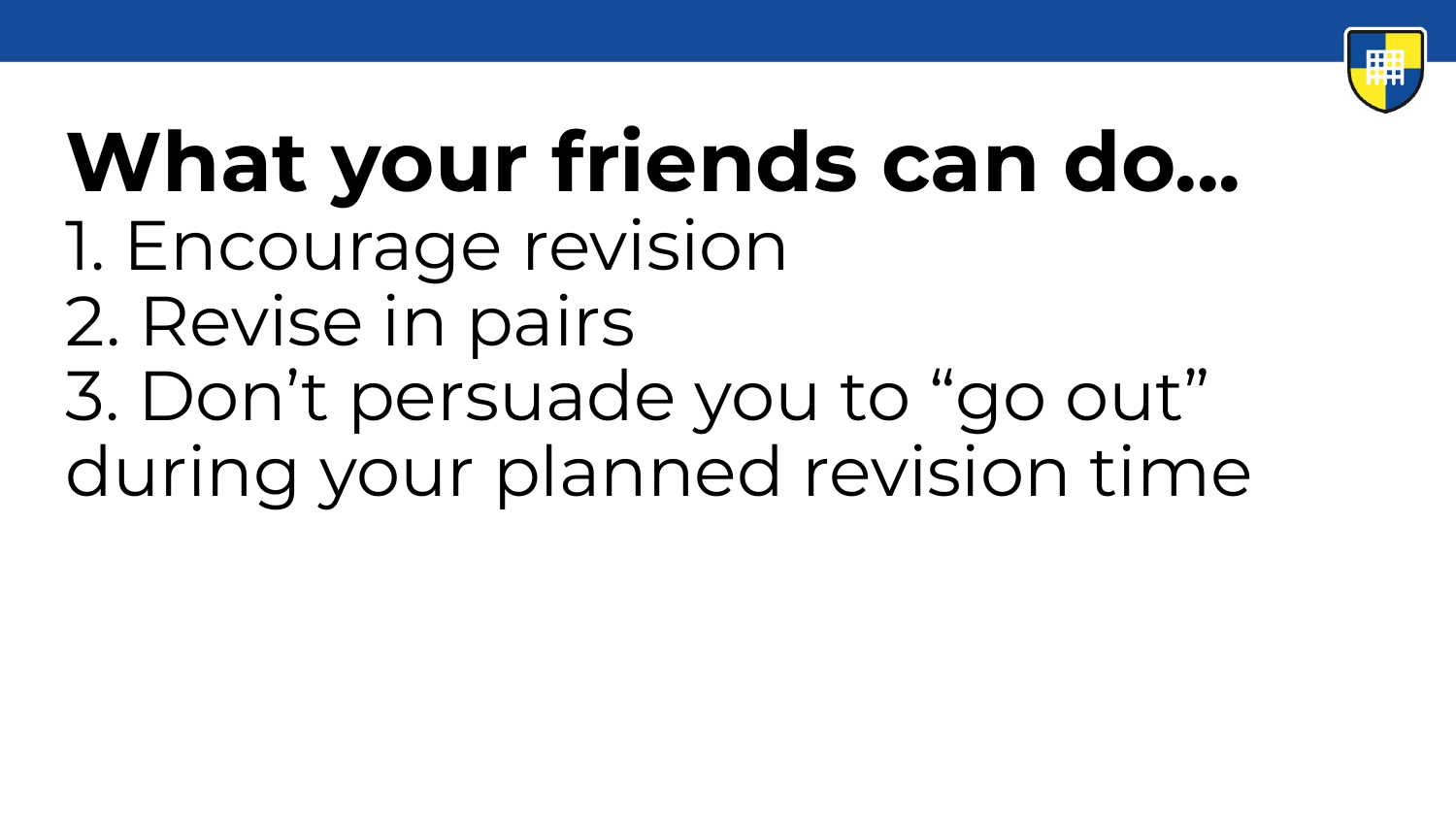

#### **What your parents can do...**  1. Help you get organised 2. Make sure you don't have unnecessary distractions 3. Test you on your revision to make sure it has worked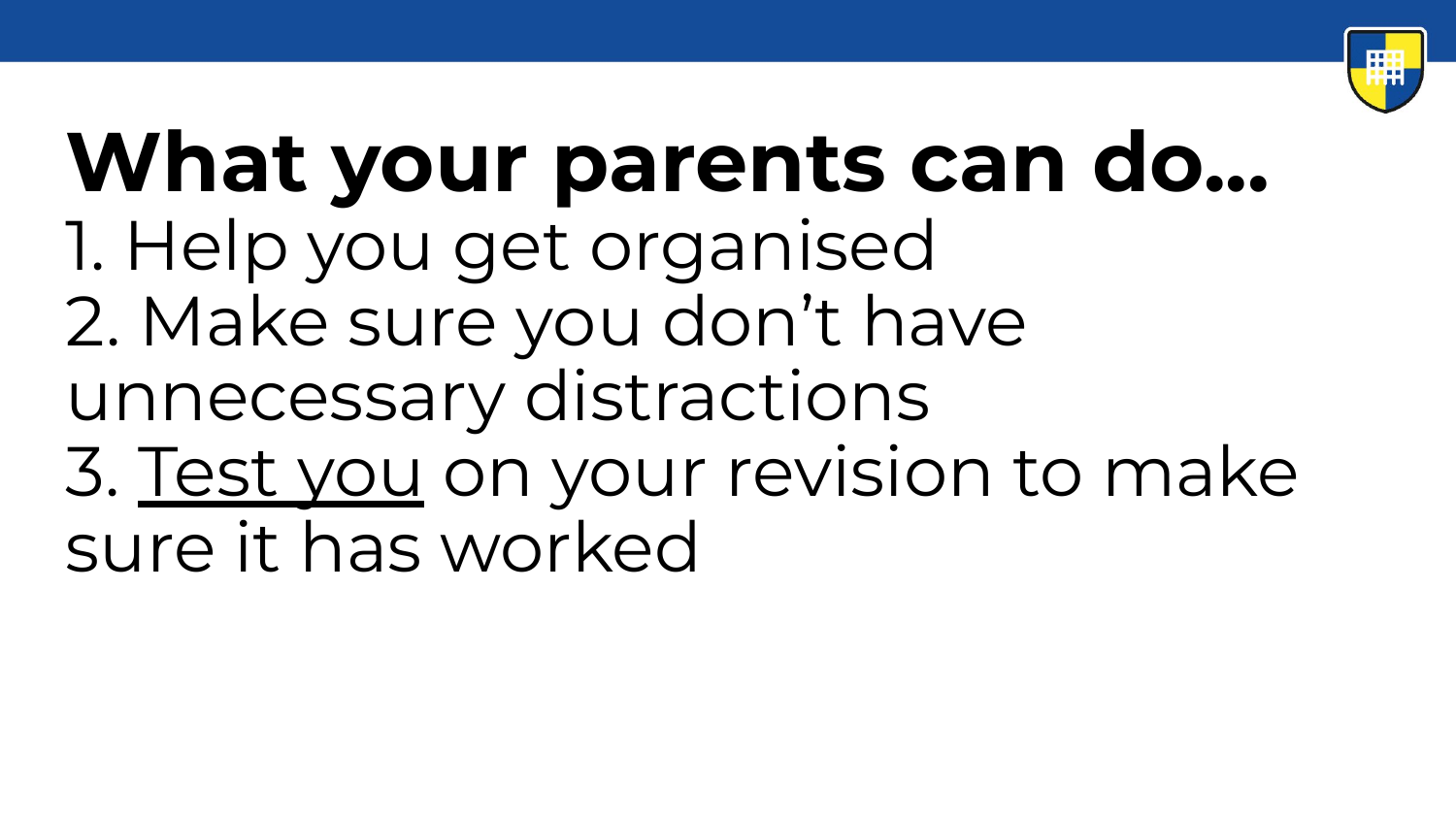

### **Education is the passport** to the future, for tomorrow belongs to those who prepare for it today.

Malcolm X

i'm not telling you it is going to be easy, i'm telling you it's going to be worth it